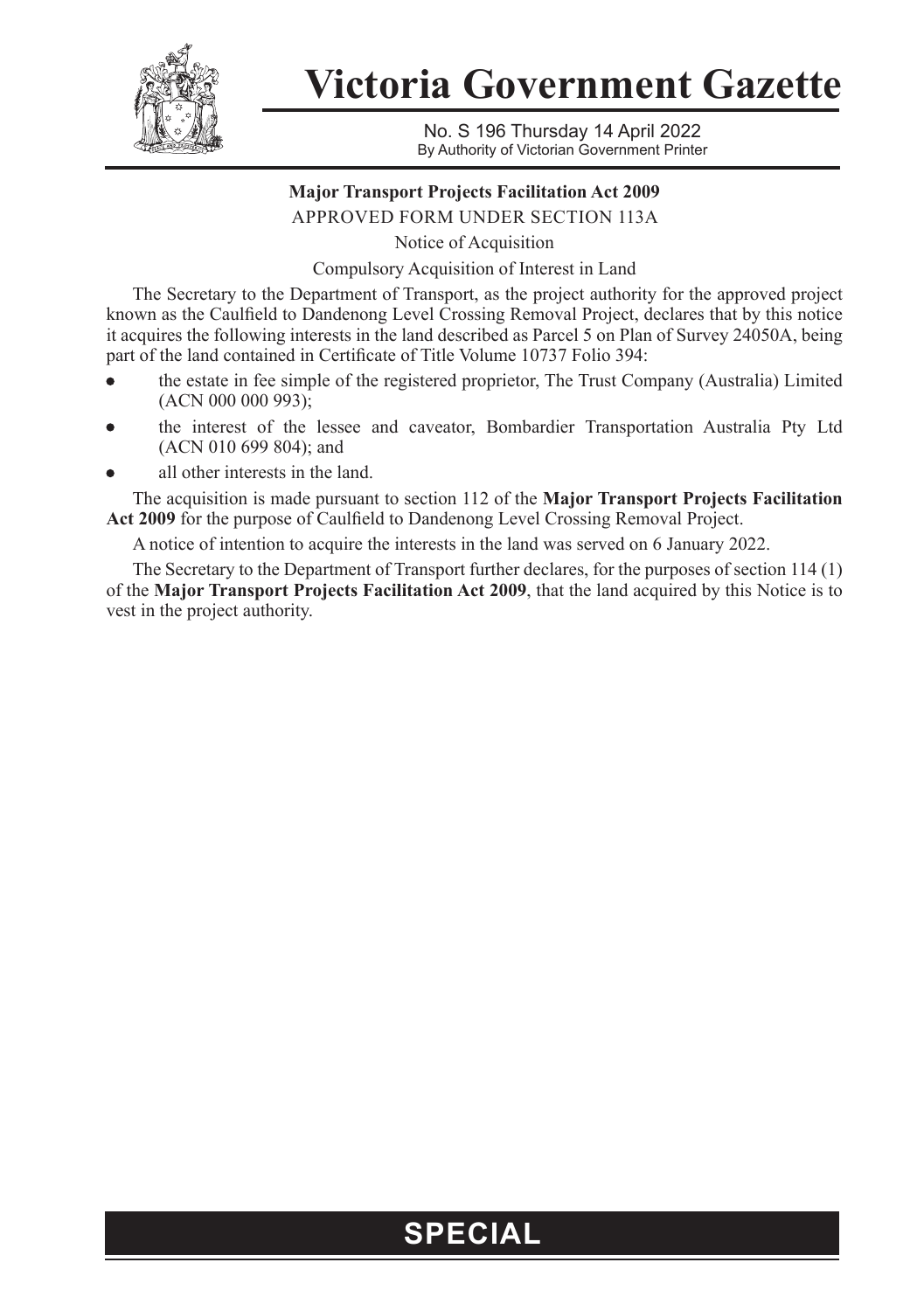

Signed: DAVID ROCHE Name: David Roche Director, Property Projects Department of Transport Date 14 April 2022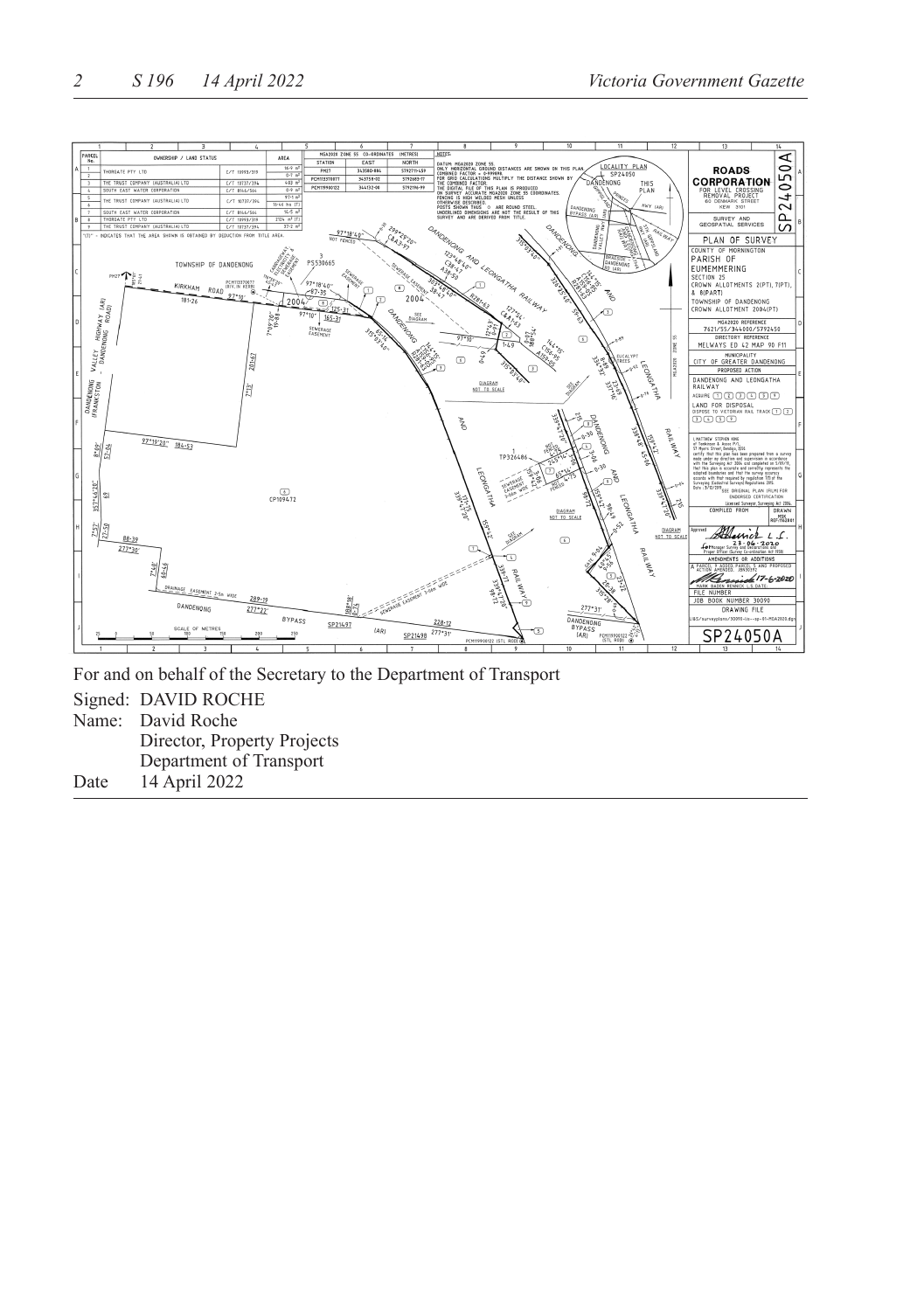This page was left blank intentionally